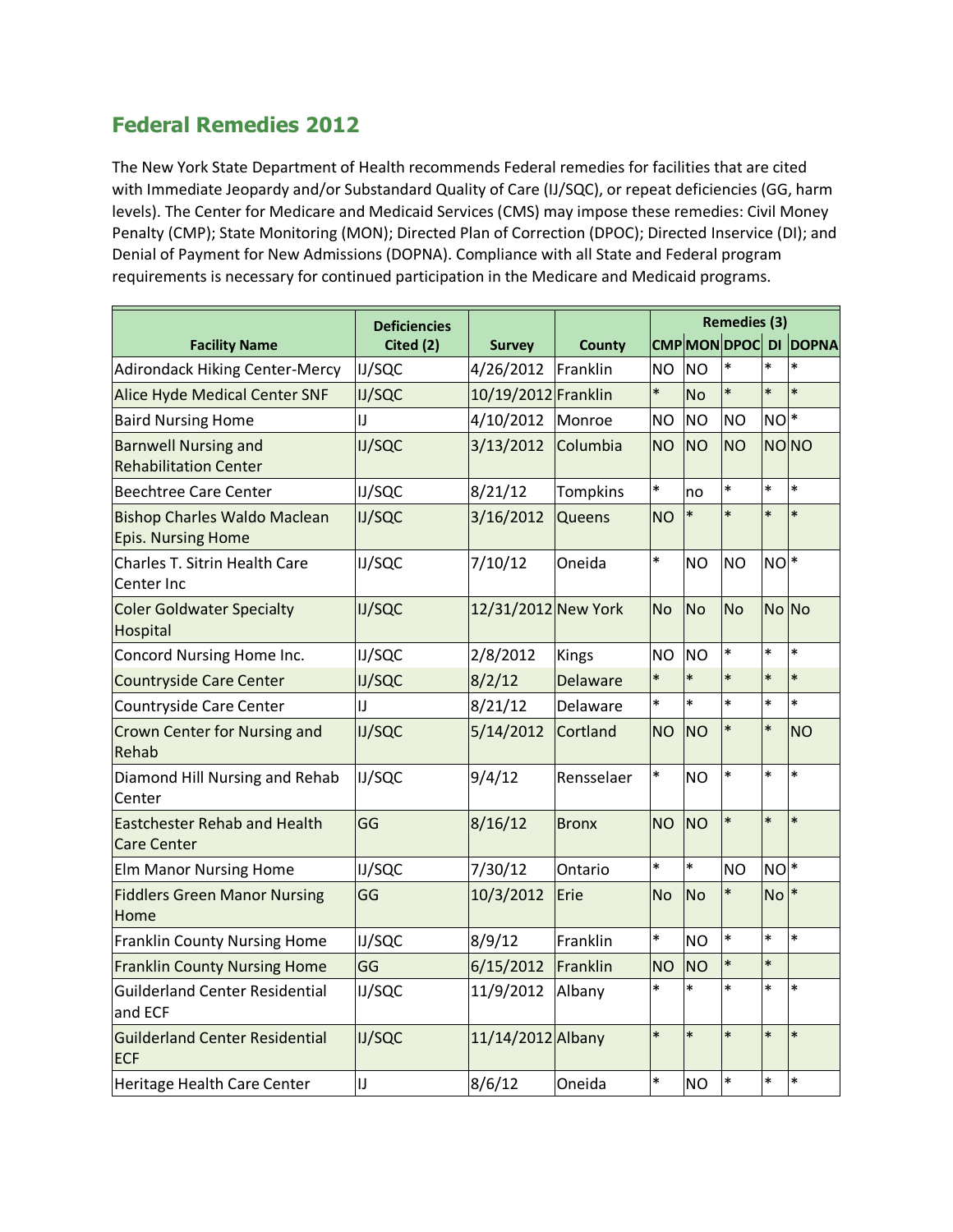| Kingsway Arms Nursing Center<br>Inc.                                | <b>IJ/SQC</b> | 3/13/2012           | Schenectady NO  |           | $\ast$         | $\ast$    | $\ast$ | $\ast$ |
|---------------------------------------------------------------------|---------------|---------------------|-----------------|-----------|----------------|-----------|--------|--------|
| Loretto Health and Rehabilitation<br>Center                         | <b>IJ/SQC</b> | 10/3/2012           | Onondaga        | $\ast$    | $\ast$         | $\ast$    | $\ast$ | $\ast$ |
| Margaret Tietz Center for Nursing GG                                |               | 7/27/12             | <b>Queens</b>   | $\ast$    | <b>NO</b>      | $\ast$    | $\ast$ | $\ast$ |
| New Vanderbilt Rehab and Care<br>Center Inc.                        | IJ/SQC        | 3/12/2012           | Richmond        | <b>NO</b> | <b>NO</b>      | <b>NO</b> | $NO^*$ |        |
| Our Lady of Hope Residence                                          | <b>IJ/SQC</b> | 11/21/2012 Albany   |                 | $\ast$    | <b>No</b>      | $\ast$    | $\ast$ | $\ast$ |
| Pleasant Valley                                                     | IJ/SQC        | 3/20/2012           | Montgomery NO   |           | $\ast$         | $\ast$    | $\ast$ | $\ast$ |
| <b>Pleasant Valley</b>                                              | <b>IJ/SQC</b> | 3/28/2012           | Montgomery NO   |           | $\ast$         | $\ast$    | $\ast$ | $\ast$ |
| Port Jefferson Health Care Facility                                 | IJ/SQC        | 6/27/2012           | Suffolk         | <b>NO</b> | <b>NO</b>      | $\ast$    | $\ast$ |        |
| Regal Heights Rehab and Health<br><b>Care Center</b>                | GG            | 10/26/2012 Queens   |                 | <b>No</b> | <b>No</b>      | $\ast$    | $\ast$ | $\ast$ |
| <b>Robinson Terrace</b>                                             | IJ/SQC        | 2/24/2012           | Delaware        | <b>NO</b> | $\ast$         | $\ast$    | $\ast$ | $\ast$ |
| <b>Robinson Terrace</b>                                             | GG            | 9/14/12             | Delaware        | <b>NO</b> | <b>NO</b>      | $\ast$    | $\ast$ | $\ast$ |
| <b>Robinson Terrace</b>                                             | IJ/SQC        | 11/13/2012 Delaware |                 | $\ast$    | No             | $\ast$    | $\ast$ | $\ast$ |
| <b>Rosewood Heights Health Care</b>                                 | <b>IJ/SQC</b> | 12/14/2012 Onondaga |                 | <b>No</b> | <b>No</b>      | <b>No</b> | No No  |        |
| Rosewood Heights Health Center                                      | GG            | 6/1/2012            | Onondaga        | <b>NO</b> | <b>NO</b>      | $\ast$    | $\ast$ | *      |
| <b>St Camillus Res. Health Care</b><br>Facility                     | GG            | 7/24/12             | Onondaga        | <b>NO</b> | <b>NO</b>      | $\ast$    | $\ast$ | $\ast$ |
| St Joseph Nursing Home of Utica                                     | IJ/SQC        | 1/20/2012           | Oneida          | $\ast$    | $\ast$         | $\ast$    | $\ast$ | $\ast$ |
| <b>St Margaret's Center</b>                                         | <b>IJ/SQC</b> | 2/8/2012            | Albany          | <b>NO</b> | <b>NO</b>      | $\ast$    | $\ast$ | $\ast$ |
| St Margaret's Center                                                | IJ/SQC        | 2/23/2012           | Albany          | <b>NO</b> | <b>NO</b>      | $\ast$    | $\ast$ | $\ast$ |
| St. Elizabeth Ann Richmond<br>Center                                | <b>IJ/SQC</b> | 4/27/2012           | Richmond        | <b>NO</b> | $\ast$         | $\ast$    | $\ast$ | $\ast$ |
| Sunnyside Care Center                                               | IJ            | 2/17/2012           | Onondaga        | <b>NO</b> | <b>NO</b>      | <b>NO</b> | $Nol*$ |        |
| Teresian House Nursing Home Co.<br>Inc.                             | GG            | 2/1/2012            | Albany          | <b>NO</b> | <b>NO</b>      | $\ast$    | $\ast$ | $\ast$ |
| The Pines at Catskill Center for<br>Nursing and Rehab               | <b>IJ/SQC</b> | 12/19/2012 Greene   |                 | $\ast$    | $\ast$         | $\ast$    | $\ast$ | No     |
| The Shore Winds, LLC                                                | IJ            | 2/8/2012            | Monroe          | <b>NO</b> | N <sub>O</sub> | $\ast$    | $\ast$ | $\ast$ |
| Whittier Rehabilitation and Skilled IJ/SQC<br><b>Nursing Center</b> |               | 10/31/2012 Columbia |                 | $\ast$    | No             | $\ast$    | $\ast$ | *      |
| <b>Willow Point Nursing Home</b>                                    | <b>IJ/SQC</b> | 5/18/2012           | Broome          | <b>NO</b> | $\ast$         | $\ast$    | $\ast$ |        |
| Wingate at Beacon                                                   | IJ/SQC        | 8/20/12             | <b>Dutchess</b> | *         | $\ast$         | $\ast$    | $\ast$ | $\ast$ |
| Woodmere Rehab & Health<br>Center                                   | <b>IJ/SQC</b> | 6/12/2012           | Nassau          | <b>NO</b> | $\ast$         | $\ast$    | $\ast$ |        |

## **Footnotes:**

1. As reported by the Department of Health (DOH). When an \* is noted a remedy has been imposed. This report is updated quarterly (last update 9/30/12; next update 12/31/12.) For